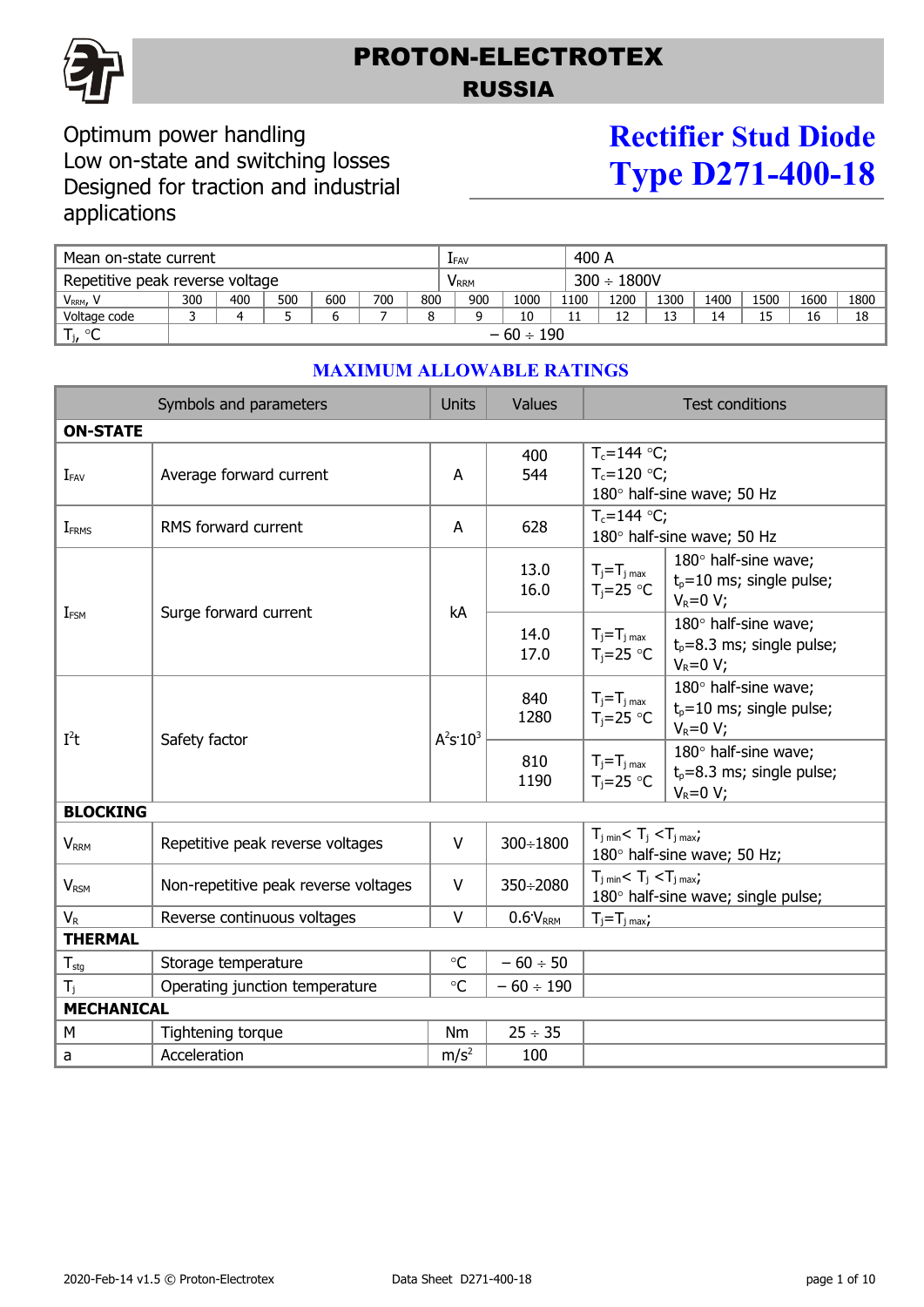#### **CHARACTERISTICS**

| Symbols and parameters |                                              |               | Values          | Conditions                                                               |  |  |  |
|------------------------|----------------------------------------------|---------------|-----------------|--------------------------------------------------------------------------|--|--|--|
| <b>ON-STATE</b>        |                                              |               |                 |                                                                          |  |  |  |
| $V_{FM}$               | Peak forward voltage, max                    | v             | 1.45            | $T_i=25$ °C; I <sub>FM</sub> =1256 A                                     |  |  |  |
| $V_{F(TO)}$            | Forward threshold voltage, max               | v             | 0.802           | $T_i = T_j$ max,                                                         |  |  |  |
| $r_{\rm T}$            | Forward slope resistance, max                | $m\Omega$     | 0.534           | $0.5 \pi$ I <sub>FAV</sub> < I <sub>T</sub> < 1.5 $\pi$ I <sub>FAV</sub> |  |  |  |
| <b>BLOCKING</b>        |                                              |               |                 |                                                                          |  |  |  |
| $I_{RRM}$              | Repetitive peak reverse current, max         | mA            | 40              | $T_i = T_j$ max;<br>$V_R = V_{RRM}$                                      |  |  |  |
| <b>SWITCHING</b>       |                                              |               |                 |                                                                          |  |  |  |
| $Q_{rr}$               | Total recovered charge, max                  | μC            | 1500            | $T_i = T_i$ <sub>max</sub> ; $I_{TM} = 400$ A;                           |  |  |  |
| $t_{rr}$               | Reverse recovery time, max                   | μS            | 22              | $di_R/dt = -10 A/\mu s$ ;                                                |  |  |  |
| $I_{rrM}$              | Peak reverse recovery current, max           | А             | 135             | $V_R = 100 V;$                                                           |  |  |  |
| <b>THERMAL</b>         |                                              |               |                 |                                                                          |  |  |  |
| $R_{\text{thic}}$      | Thermal resistance, junction to case,<br>max | $\degree$ C/W | 0.085           | Direct current                                                           |  |  |  |
| <b>MECHANICAL</b>      |                                              |               |                 |                                                                          |  |  |  |
| W                      | Weight, max                                  | g             | 470             |                                                                          |  |  |  |
| $D_{s}$                | Surface creepage distance                    | mm<br>(inch)  | 12.4<br>(4.882) |                                                                          |  |  |  |
| $D_{a}$                | Air strike distance                          | mm<br>(inch)  | 12.4<br>(4.882) |                                                                          |  |  |  |

#### **PART NUMBERING GUIDE**

| D  | 271                                  | 400 |  | 18 |  |  |  |  |  |
|----|--------------------------------------|-----|--|----|--|--|--|--|--|
|    | $\mathcal{L}$                        |     |  | 5  |  |  |  |  |  |
|    |                                      |     |  |    |  |  |  |  |  |
| 1. | $D$ — Rectifier Diode                |     |  |    |  |  |  |  |  |
| 2. | Design version                       |     |  |    |  |  |  |  |  |
| 3. | Average forward current, A           |     |  |    |  |  |  |  |  |
|    | Polarity: X - Cathode to Stud; Anode |     |  |    |  |  |  |  |  |

1; Anode to Stud – no symbol

 $5.$  Voltage code

6. Ambient conditions:  $N -$  normal;  $T -$  tropical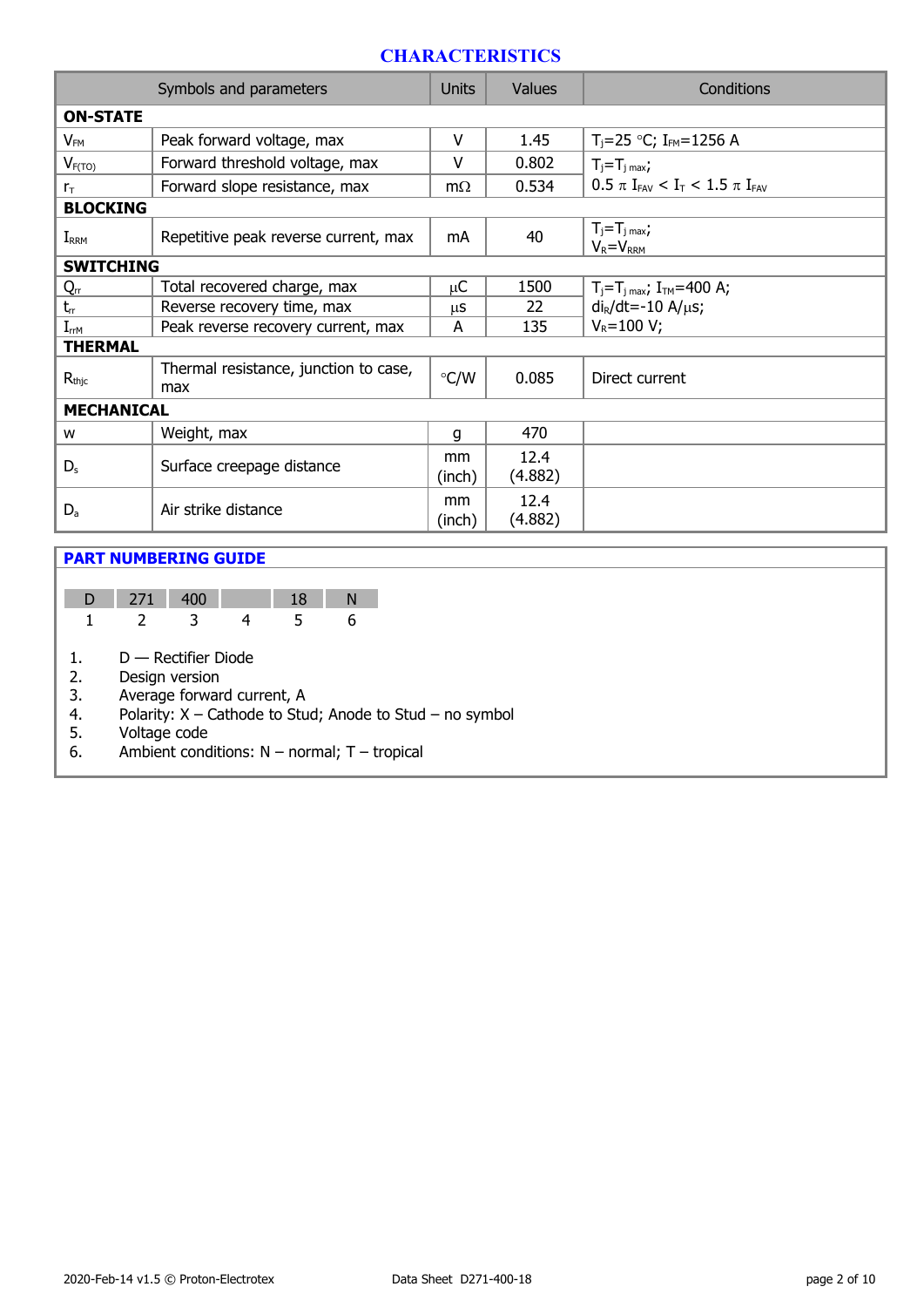|        | <b>OVERALL DIMENSIONS</b>                                |                                       |                  |                     |                      |                                        |
|--------|----------------------------------------------------------|---------------------------------------|------------------|---------------------|----------------------|----------------------------------------|
|        |                                                          |                                       |                  |                     |                      | Package type: D.SB2                    |
|        |                                                          |                                       |                  | 24(0.945) мах       |                      |                                        |
|        |                                                          |                                       |                  |                     |                      |                                        |
|        |                                                          |                                       |                  |                     |                      |                                        |
|        |                                                          |                                       | $\sqrt{2}$       |                     |                      |                                        |
|        |                                                          |                                       |                  |                     |                      |                                        |
|        |                                                          |                                       |                  |                     |                      |                                        |
|        |                                                          |                                       |                  |                     |                      |                                        |
|        |                                                          |                                       |                  | Ø13 (0.512) DIA.    |                      |                                        |
|        |                                                          |                                       |                  |                     |                      |                                        |
|        |                                                          |                                       |                  | Silicone tube.      |                      |                                        |
|        |                                                          |                                       |                  |                     |                      |                                        |
|        |                                                          |                                       |                  |                     |                      |                                        |
|        |                                                          |                                       |                  |                     |                      |                                        |
|        |                                                          |                                       |                  |                     |                      |                                        |
|        |                                                          |                                       |                  |                     |                      |                                        |
|        |                                                          |                                       |                  |                     |                      |                                        |
|        |                                                          |                                       |                  |                     | 250±10 (9.842)       |                                        |
|        |                                                          |                                       |                  |                     |                      |                                        |
|        |                                                          |                                       |                  |                     |                      |                                        |
|        |                                                          |                                       |                  |                     |                      |                                        |
|        |                                                          |                                       |                  |                     |                      |                                        |
|        |                                                          |                                       |                  |                     |                      |                                        |
|        |                                                          |                                       |                  |                     |                      |                                        |
|        |                                                          |                                       |                  | $110 (4.330)$ MOX   |                      |                                        |
|        |                                                          |                                       |                  |                     |                      |                                        |
|        | SW45                                                     |                                       |                  |                     |                      |                                        |
|        |                                                          |                                       |                  |                     |                      |                                        |
|        |                                                          |                                       |                  |                     |                      |                                        |
|        |                                                          |                                       |                  |                     |                      |                                        |
|        |                                                          |                                       |                  | #                   |                      |                                        |
|        |                                                          |                                       |                  |                     |                      |                                        |
|        |                                                          |                                       |                  |                     |                      |                                        |
|        |                                                          | $W^*$                                 |                  |                     |                      |                                        |
|        |                                                          |                                       |                  |                     |                      |                                        |
|        |                                                          |                                       |                  |                     | Ø50 (1.969) max DIA. |                                        |
|        |                                                          |                                       |                  |                     |                      |                                        |
|        |                                                          |                                       |                  |                     |                      |                                        |
|        |                                                          |                                       |                  |                     |                      |                                        |
|        | Type of screw                                            |                                       |                  | W<br>$M24x1,5 - 8g$ |                      | $\mathsf{H}$                           |
|        | Metric Screw Type C<br>Metric Screw Type B(upon request) |                                       |                  |                     |                      | 19                                     |
|        |                                                          |                                       |                  | $M20x1,5 - 8g$      |                      | 15                                     |
|        |                                                          |                                       |                  |                     |                      |                                        |
|        | <b>Polarity</b>                                          | <b>Example of code</b><br>designation | <b>Reference</b> |                     |                      | <b>Colors</b>                          |
|        |                                                          |                                       | designation<br>本 |                     | <b>Anode</b>         | <b>Cathode</b>                         |
| Normal | Anode to stud                                            | D271-400-18                           |                  |                     |                      | Red tube                               |
|        |                                                          |                                       |                  |                     |                      | All dimensions in millimeters (inches) |

**The information contained herein is confidential and protected by Copyright. In the interest of product improvement, Proton-Electrotex reserves the right to change data sheet without notice.**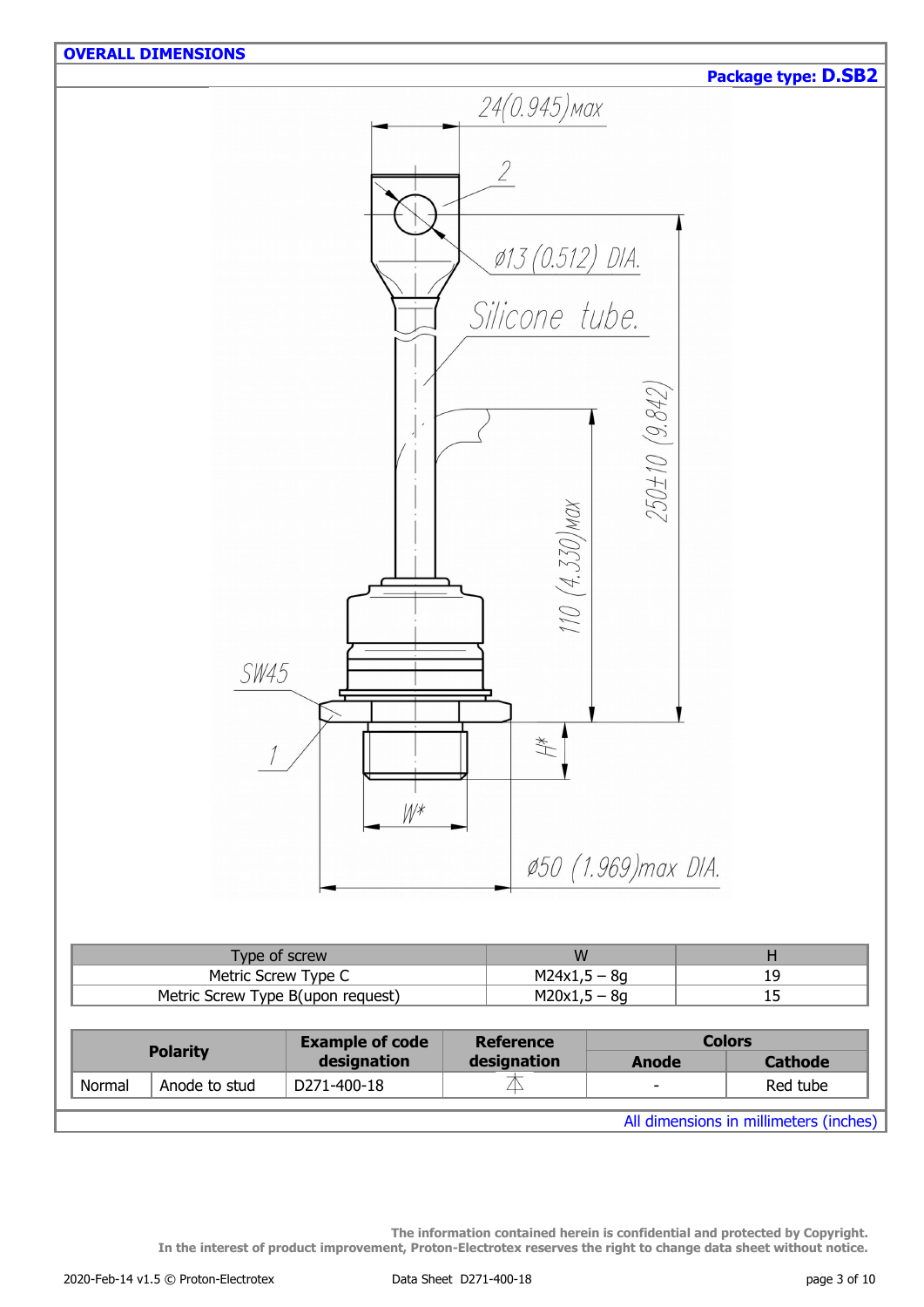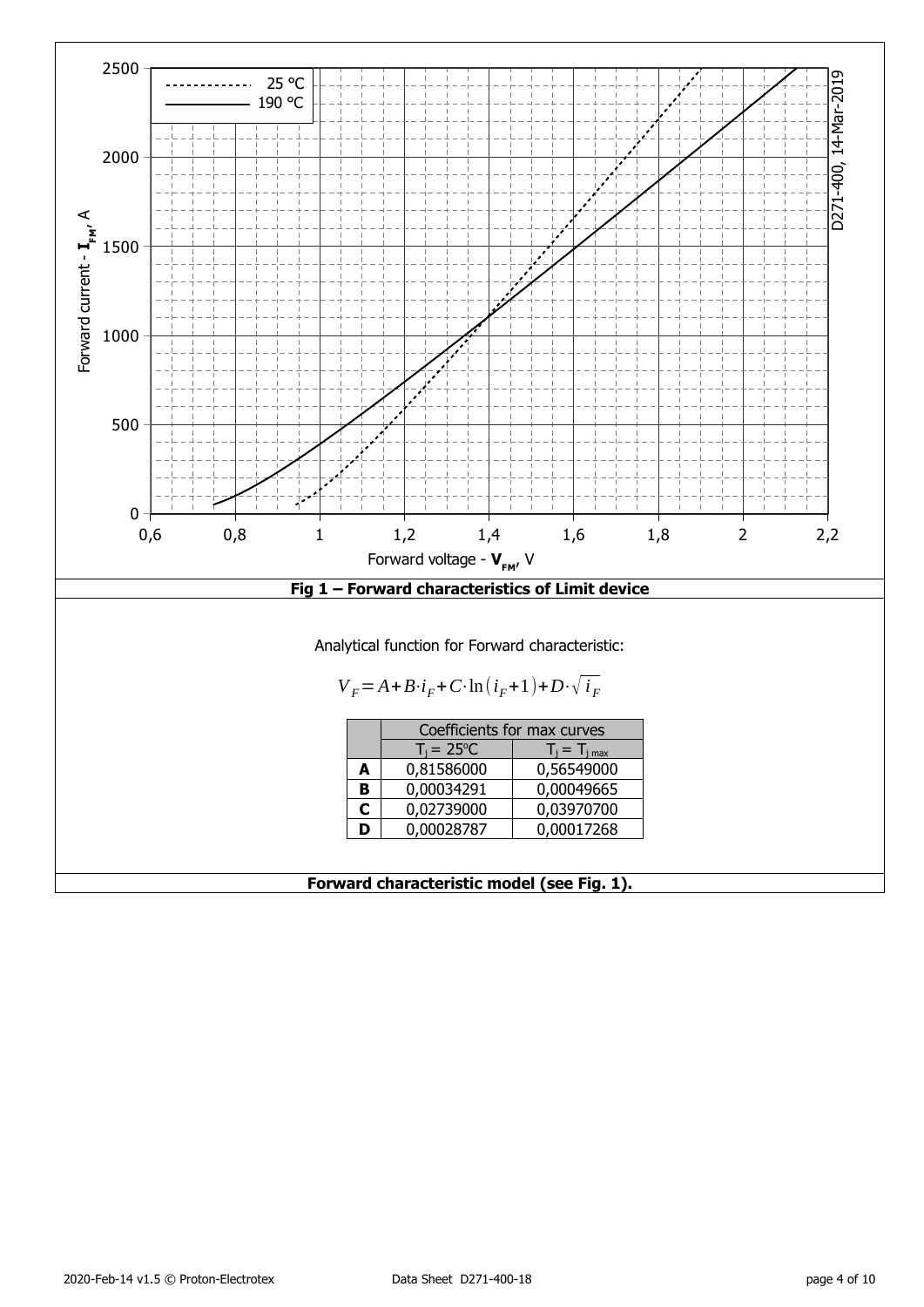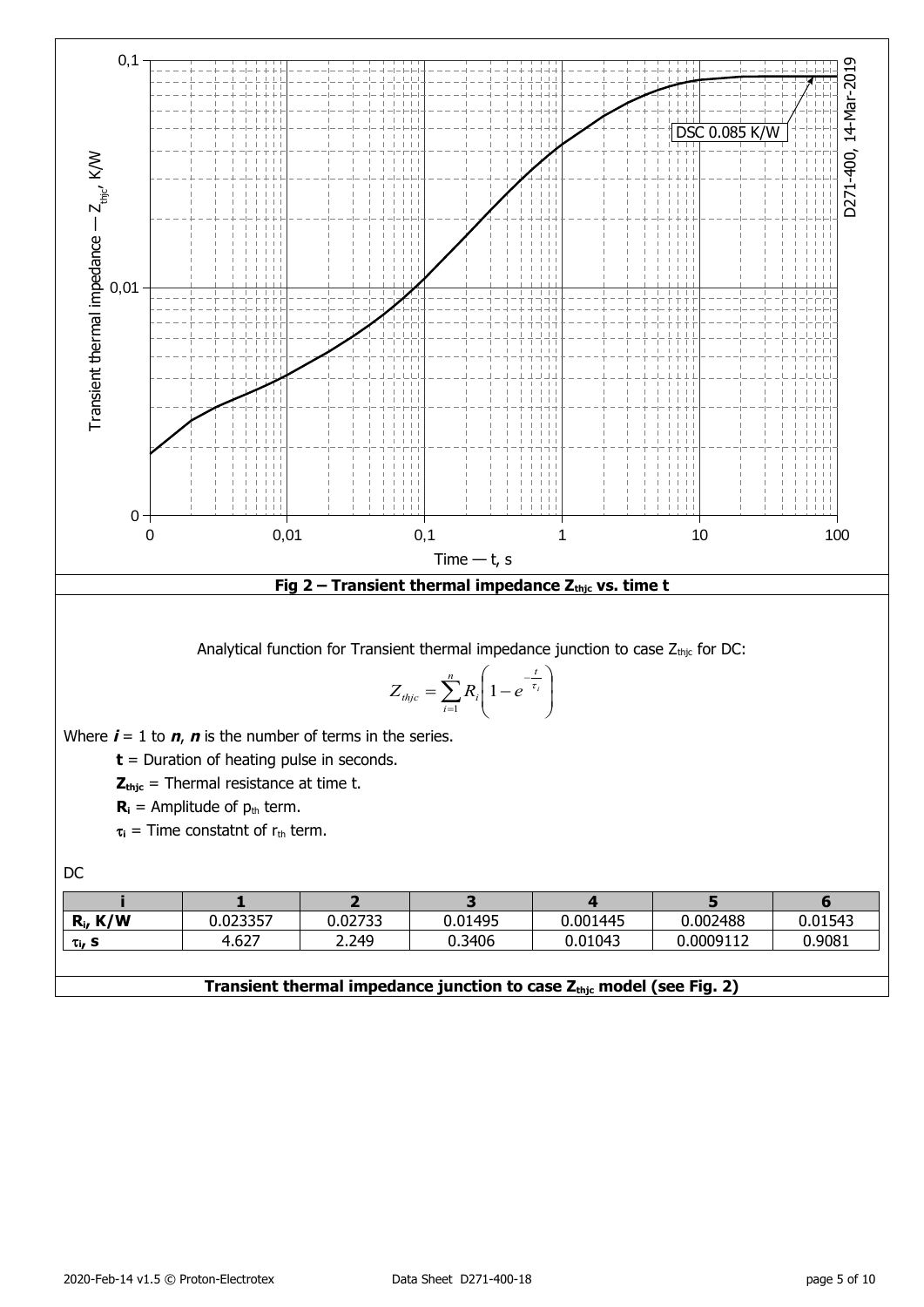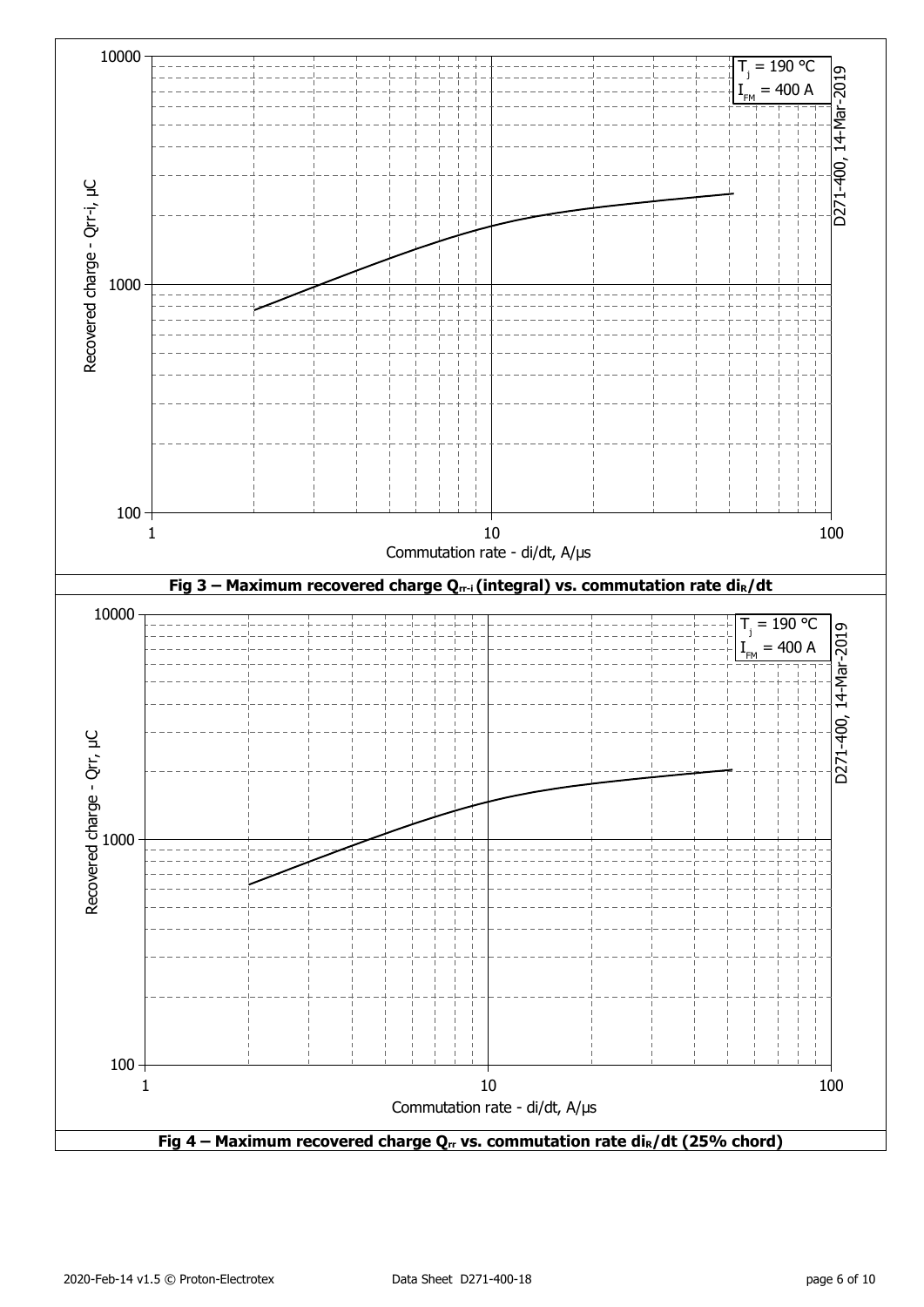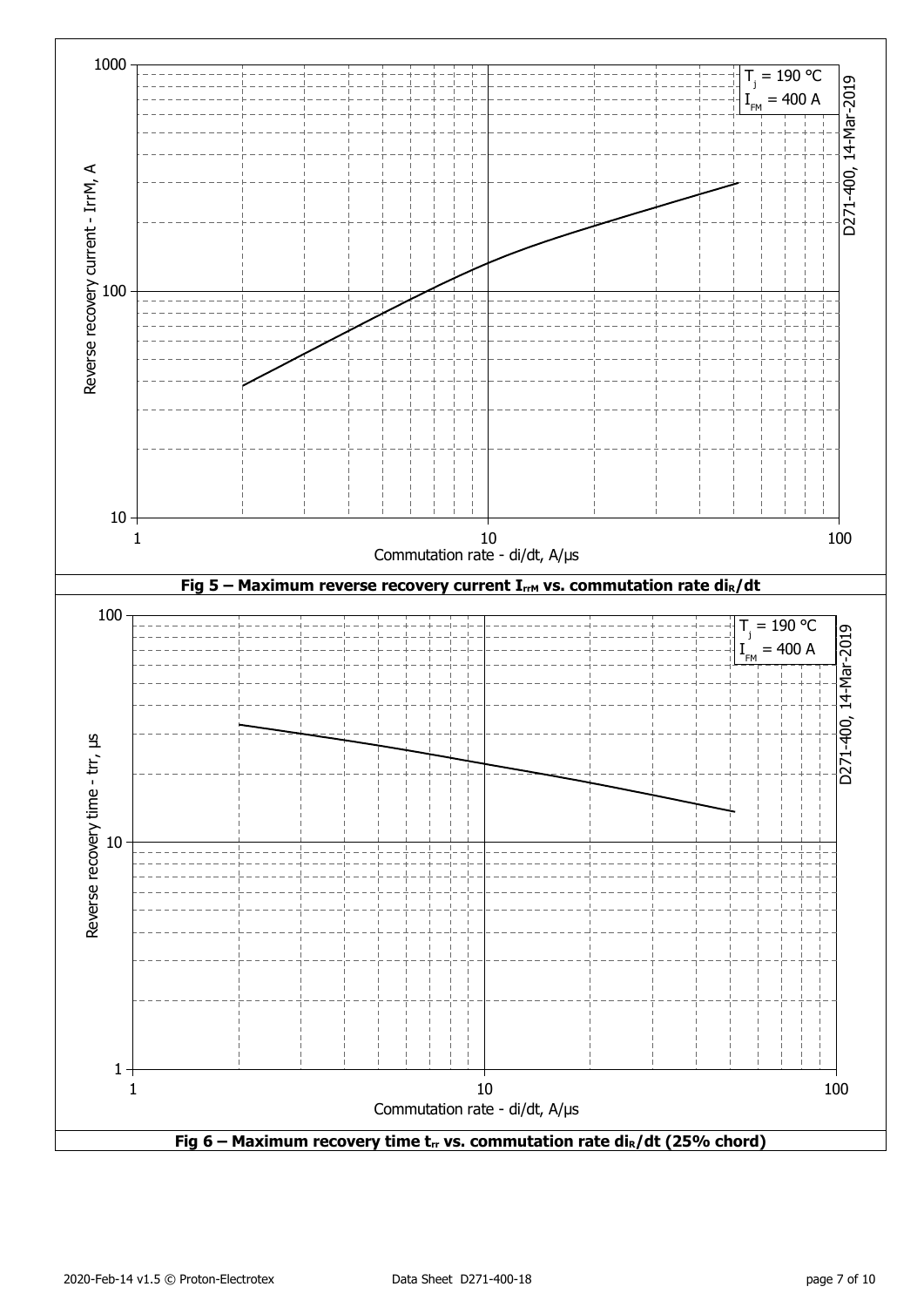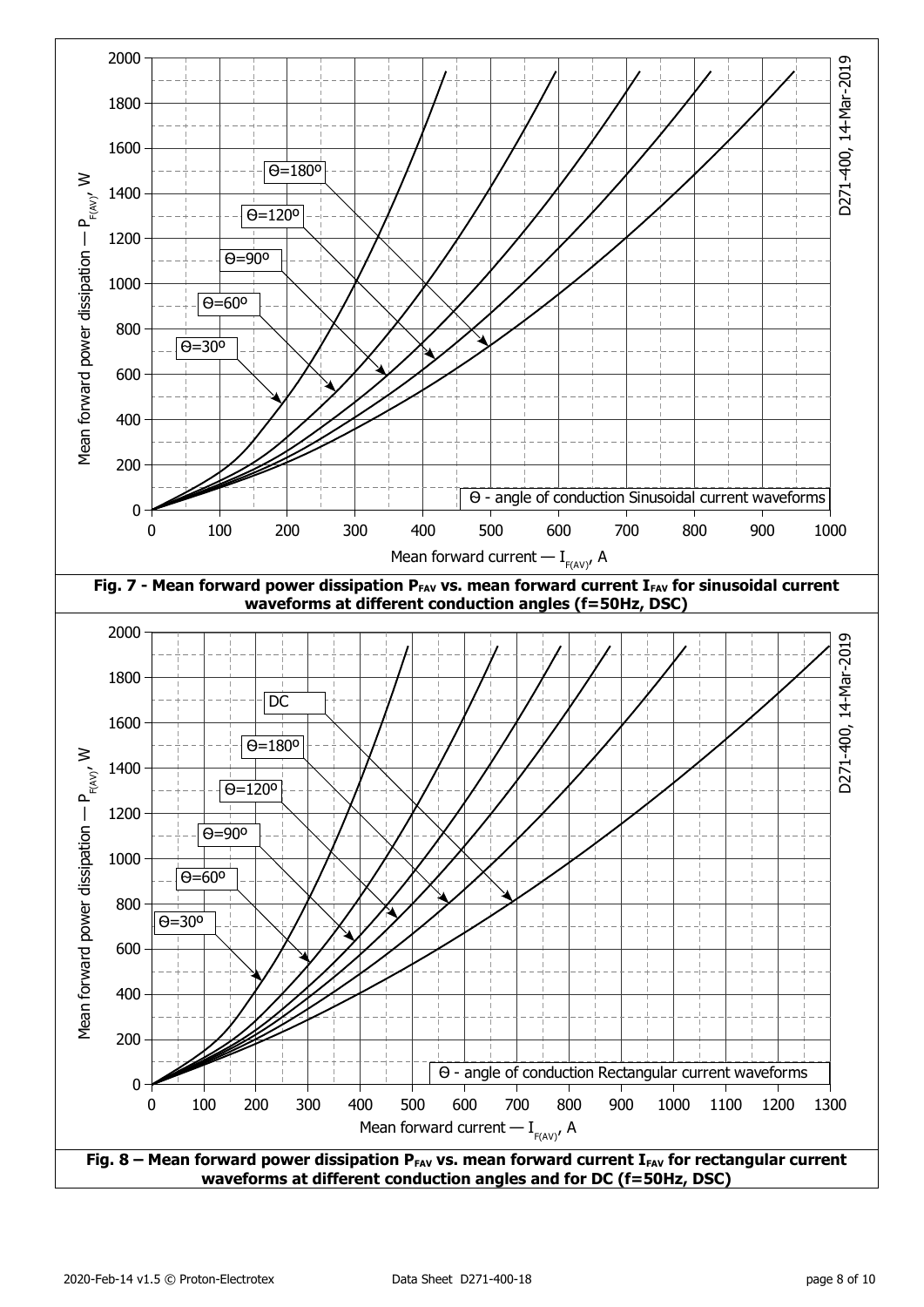